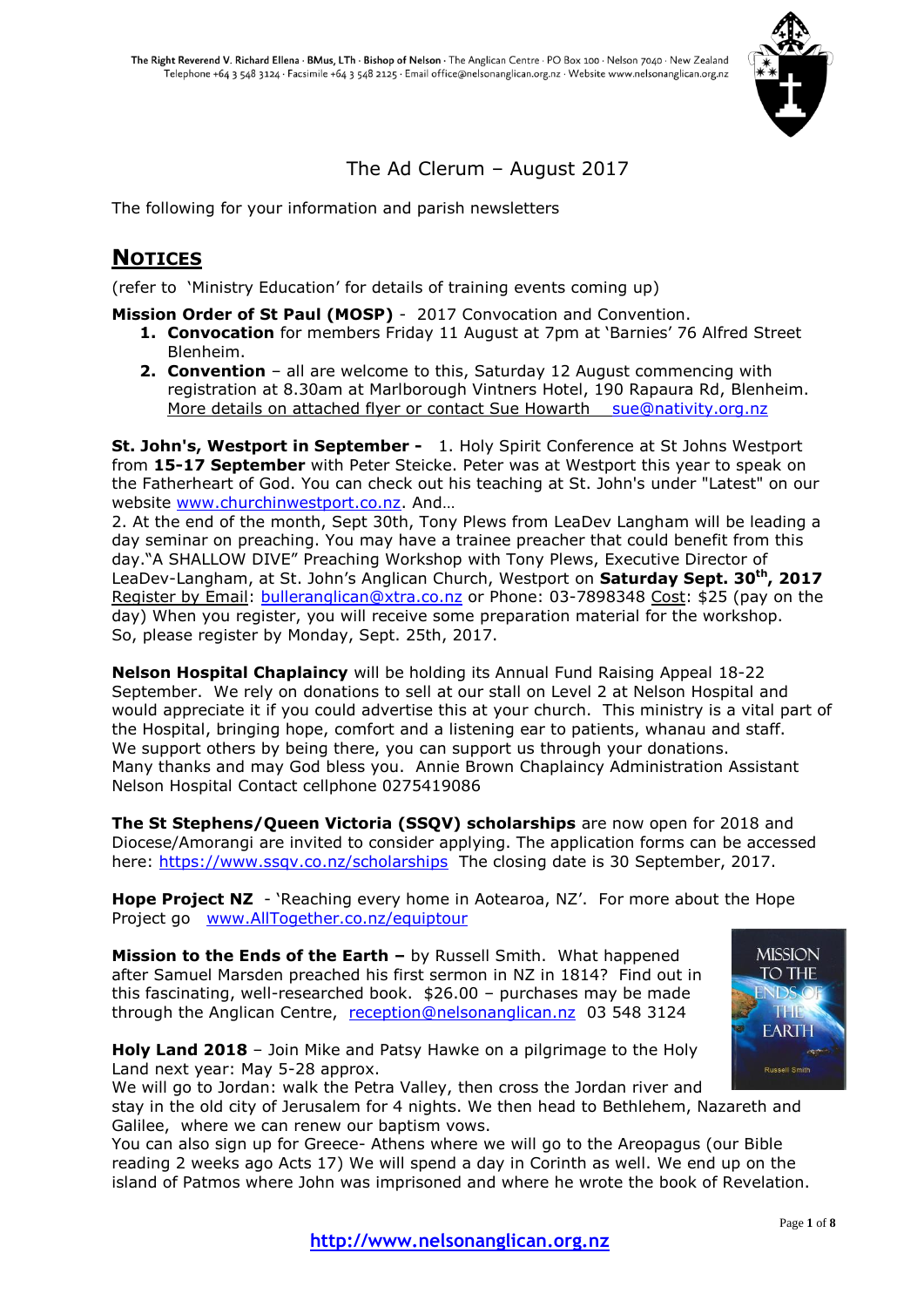There may be folk in your parish who would love to come. Please advertise this in your parish. It could be a dream come true for them.

Rev Tim Mora, Mark and Pip Chamberlain came on the last Pilgrimage as well as Clergy and lay folk from all over N Z. More info from [tours@innovativetravel.co.nz](mailto:tours@innovativetravel.co.nz) 0508100111 or Mike Hawke 021711726

**Synod 2017 – 31 August to 2 September:** Synod Service on **Thursday 31st August** at Nelson Cathedral. Synod **1 – 2 September** at Hills Community church, Mapua.

## **MINISTRY EDUCATION**

## **EQUIP MINISTRY EDUCATION**

For this year EQUIP is going to run a little differently. Rather than 3 Saturdays in each region, EQUIP is going to have a focus month in each region so that in that month, 4 evening sessions will be held on the topics of

- The Big Story of the Bible
- Handling the Bible.

These would be great events post-ALPHA, for home groups, and for training new leaders. Now is a good time to think of those you want to get involved in training in 2017 or if BTC can tailor-make some training for your parish/region.

| <b>Region</b>  | <b>Dates</b>        | <b>Location</b> | <b>Topic</b>       | <b>Staff</b> |
|----------------|---------------------|-----------------|--------------------|--------------|
| Waimea         | Wed. July 19        | Wakefield       | <b>Big Story</b>   | Graham       |
|                | Wed. July 26        | Wakefield       | <b>Big Story</b>   | Graham       |
|                | Wed. August 2       | Motueka         | Handling the Bible | Graham       |
|                | Wed. August 9       | Motueka         | Handling the Bible | Graham       |
|                |                     |                 |                    |              |
| Marlborough    | Wed Sept 20         | Renwick         | <b>Big Story</b>   | Kate         |
|                | Wed Sept 27         | Renwick         | <b>Big Story</b>   | Kate         |
|                | Wed Oct 18          | Nativity        | Handling the Bible | Kate         |
|                | Wed Oct 25          | Nativity        | Handling the Bible | Kate         |
|                |                     |                 |                    |              |
| <b>Nelson</b>  | Thr Aug 3           | Victory         | <b>Big Story</b>   | Kate         |
|                | Thr Aug 10          | Victory         | <b>Big Story</b>   | Kate         |
|                | Thr Aug 17          | St Barnabas     | Handling the Bible | Graham       |
|                | Thr Aug 24          | St Barnabas     | Handling the Bible | Graham       |
|                |                     |                 |                    |              |
| <b>Mawhera</b> | Saturday Sept<br>23 | Greymouth       | <b>Big Story</b>   | Kate         |
|                | Saturday Nov 4      | Greymouth       | Handling the Bible | Kate         |

## **POST ORDINATION MINISTRY DEVELOPMENT (POMD):**

Post Ordination Ministry Development (POMD) is a 3-year programme for those newly ordained (and if required those new to the Diocese), and is a requirement of your ordination and Bishop's license. The aim of POMD is to cover ministry competencies for your current and future ministry and to build collegiality as a group.

The current POMD process is 2-fold. **First**, participation in a *Community of Practice* (replaces or sits alongside regional deanery meetings).

|           | Mawhera | <b>Nelson</b>   | Waimea  | Marlborough |
|-----------|---------|-----------------|---------|-------------|
| Pattern   | 1st Fri | 1st Thr (Grp 2) | 1st Thr | 3rd Thr     |
| August    | 18      |                 |         |             |
| September |         | (13)            |         | 21          |
| October   | 13      |                 |         |             |
| November  |         | 23(8)           |         | 16          |
| December  |         |                 |         |             |

The **second** part is new for 2017 and replaces the previous POMD model of meeting 1 day a month. The plan is to meet three time each year; 2 one-day meetings, and 1 two-day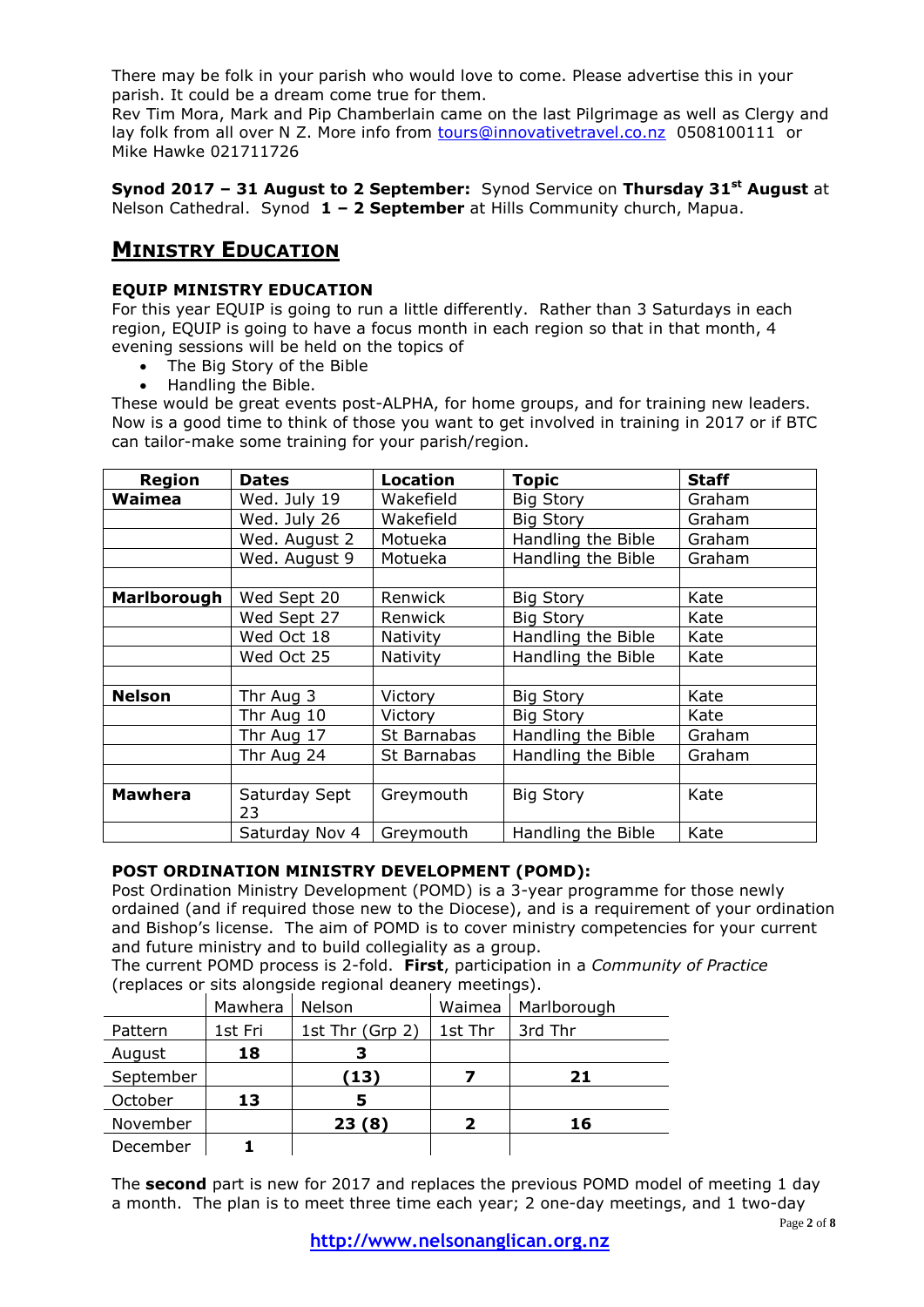meeting (Marae visit or Bishop's retreat). The aim for each day will be to discuss 2 ministry competencies. Please note a change to **FRIDAY to enable everyone to be there.** May and August events will be held in **Blenheim** (Nelson Folks hopefully we can carpool). *Suggested dates* (venue to be confirmed):

- **AUG 11** (FRIDAY): Weddings and Delegation
- **NOV 10** (FRIDAY) with Bp Richard

*Daily Plan:*

- Arrive 9.30am coffee
- Begin 10.00am -Topic 1
- Lunch 12.30
- $\bullet$  Begin 1.30 Topic 2
- Finish 4pm

## *Competencies*

| 1. Church Practices                              | 2. Leadership and Management             |  |  |
|--------------------------------------------------|------------------------------------------|--|--|
| <b>Baptism</b><br>$\bullet$                      | Vision<br>$\bullet$                      |  |  |
| Weddings                                         | Leadership<br>$\bullet$                  |  |  |
| <b>Funerals</b>                                  | Communication skills<br>$\bullet$        |  |  |
| Worship: traditional and informal (communion)    | Church growth<br>$\bullet$               |  |  |
| Anglican/bi-cultural/Marae Visit                 | Conflict management<br>$\bullet$         |  |  |
| Preaching (covered by the School of<br>$\bullet$ | <b>Building teams</b><br>٠               |  |  |
| Preaching)                                       |                                          |  |  |
| Evangelism                                       | <b>MAP</b><br>$\bullet$                  |  |  |
| Welcoming/Incorporation                          | <b>Spiritual Gifts</b><br>$\bullet$      |  |  |
| <b>Missional Ministry</b>                        | Time management,<br>$\bullet$            |  |  |
|                                                  | delegation                               |  |  |
| Ministry to Children, Youth, Elderly             | Boundaries/SafeHere/Title D<br>$\bullet$ |  |  |
|                                                  | Self Care<br>$\bullet$                   |  |  |

#### **CPE 2018**

The dates for CPE in 2018 are:

- $\bullet$  February 7,8,9
- February 22,23
- March 8.9
- $\bullet$  March 22.23
- $\bullet$  April 12,13
- $\bullet$  April 26,27
- $-May 10,11$
- May 24,25
- $\bullet$  June 7.8

Through Laidlaw College/BTC, CPE can be included in the degree as 30 credits at level 6 and 15 credits at level 7 run concurrently, or as a "Certificate of Proficiency". A funding subsidy for CPE is available through the Ministry Education Coordinator. CPE consists of 400hrs training over 18 weeks, including: 15hr pastoral ministry/week, 2 days group work per fortnight, and 5hr reading/writing/reflection per week.

## **INTERNATIONAL RURAL MINISTRY CONFERENCE**

**This event aims to inspire, encourage and equip rural church leaders from across the globe as they explore the challenges and opportunities facing rural mission and ministry. With a learning community approach at its core, lay and ordained groups from countries and regions will consider together the 'What is?', 'What could be?' and 'What will be?' for their rural church context, inspired by stories and worship from different countries and traditions, and fed by key notes on reconciling communities and collaborative ministry. Delegates will leave with action steps for their area, a set of resources for mission and poverty reduction, new friends and a network offering ongoing support.**

<https://irca.online/conferences/>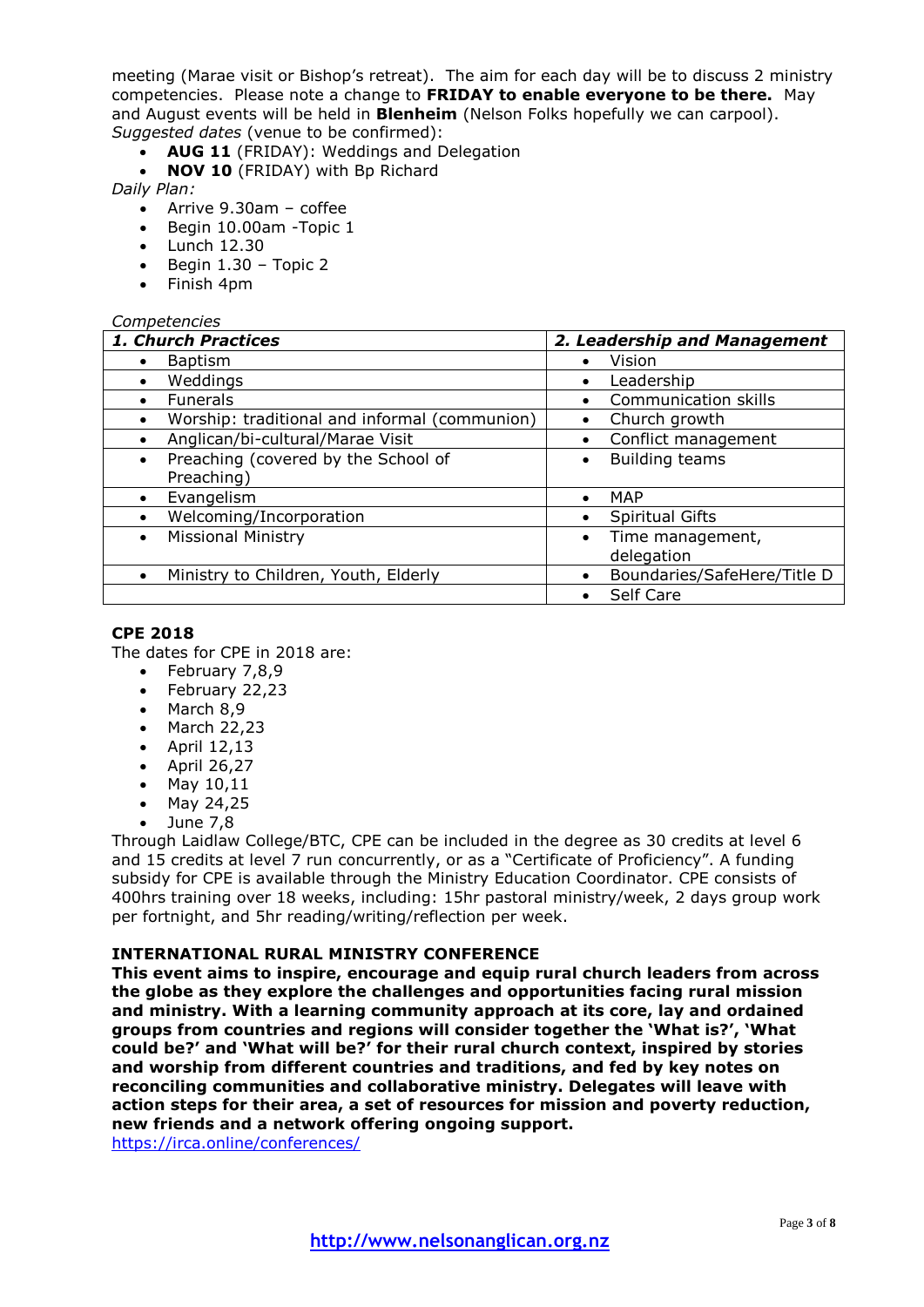## April 15-20, 2018, Lincoln University

Cost: Early Bird (before Sept 20, 2017) \$1,300 (incl accommodation) or \$755 (excl Accommodation); Full price \$1,500 or \$950 (some funding will be available from ministry education)

## **LATIMER RETREAT**

Latimer Ministry Retreat: Tuesday Oct 24- Thr Oct 26 at Pudding Hill Lodge, mid-Canterbury. The theme is "*Unstoppable Gospel*" – to remind us of unshakable purpose to build his church. This year the retreat will be led **by Kanishka Raffell, Dean of Sydney Cathedral, who will be explorin**g the Book of Acts. Cost is \$195 - funding available so let me know if you are wanting to go. For more information go to www.latimer.org.nz/retreat.

#### **SPECIAL POMD EVENT, AND FOR ALL CLERGY**



At the invitation of Bp Richard and the Latimer Fellowship, Very Revd Kanishka Raffell, Dean of Sydney Cathedral, will be visiting the Diocese and offering a seminar for all clergy on "Confidence in the Gospel" – Friday October 20 – DETAILS TBC. **PLEASE PUT THIS IN YOUR DIARY.**

Kanishka was born in London to Sri Lankan parents and was raised as a Buddhist. While studying law at Sydney University a friend gave him a copy of The Gospel according to John and he subsequently became a Christian. Prior to becoming Dean in 2016, Kanishka served as Rector of St Matthew's in Perth. He is

married to Cailey and they have two daughters. He loves curry, cricket and having gelato at the beach with his family but knows no pleasure so great as sharing the news about Jesus with people who have no idea who Jesus is or how much he loves them.

#### **WILLOWCREEK GLS 2017**

This year we are going to try something different and run this ourselves in each region.

- Mawhera (Holy Trinity Greymouth) **Saturday Oct 28,** 9-5pm
- Marlborough (Nativity Anglican Church) **Friday Nov 17** 7-9pm and **Saturday Nov 18** 9-4pm
- Nelson/Waimea (All Saints Anglican Church) **Friday Nov 17** 7-9pm and **Saturday Nov 18** 9-4pm

Please take this opportunity to bring a team of people from your church because that will enhance the learning and team-building. Advertising will come out soon which can be passed on to other churches in your area (this is not restricted to Anglicans but there will be a charge)

Short promo video<http://willowcreek.org.nz/gls/gls-2017-public-event-details/>

#### **MINISTRY INTERNSHIP SCHEME**

If you are interested in this for 2018 now is a good time to begin a conversation with myself, your vestry and any possible intern. Please remember that an intern is a training position, so the intern needs to be working under someone with experience. We now have the exciting development of offering a 1yr fulltime certificate and diploma which majors on internship (20hrs per week) which would be ideal for any young person wanting to do a gap year programme or gain experience in Christian ministry. Our two internship options are:

- *a. Fulltime Level 4 Certificate of Christian studies (Internship); Level 5 Diploma of Christian Studies (Leadership).*
- *b. Fulltime BTC (4 papers/semester) and 10hrs ministry per week.*

#### **ALPHA**

A copy of the new Alpha film series is on memory stick at the Resource Library (Anglican Centre).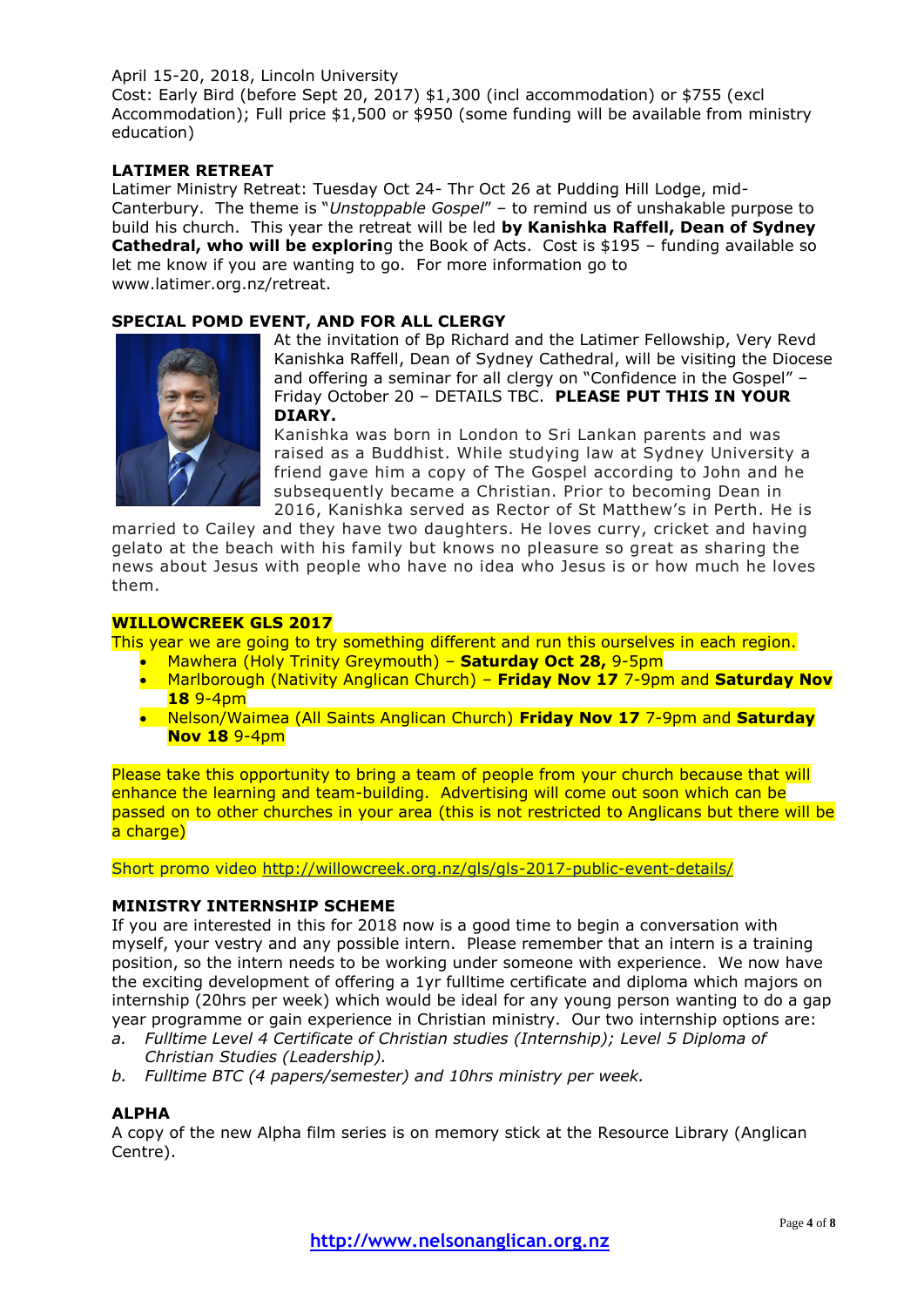## **ALPHA PRAYER COURSE**

Journey through the Lord's Prayer with six short videos and a handy "cheat sheet" for each session, all designed to fuel discussion and deepen the prayer life of your church. Download all material **free** from https://www.prayercourse.org/

## **CHRISTIANITY EXPLORED**

Online and Free

http://courses.biblemesh.com/course-catalog/all/christianity-explored-course

## **BOOKS TO READ:**

- John Burke*, No Perfect People Allowed: creating a Come As You Are culture in the Church*, Grand Rapids: Zondervan, 2007. (Thanks Marge Tefft for this)
- Matt Perman, *What's Best Next: How the Gospel transforms the way you get things done*. Grand Rapids: Zondervan, 2017.
- James K.A. Smith, *You are what you love: The spiritual power of habit* (Brazos, 2016). A Quote:
- Andrew Schachtel, Choon-Hwa Lim, Mike Wilson, *Changing Lanes, Crossing Cultures: Equipping Christians and Churches for Ministry in a Culturally Diverse Society* (has been shortlisted for Australian Christian Book of the Year). The book is a practical guide to cross-cultural ministry, aimed at aiding Christians and churches as they undertake the crucial and challenging, yet very rewarding process of interacting across cultures.



## **RESOURCES**

**NEW Resources now available -** If you know of any good small group resources, please let me know so we can update our supply.

**EQUIP** DVDs are also available at Holy Trinity, Greymouth and St Christopher's, Blenheim for loan.

#### **Please let your small group leaders know about these resources by passing this list on**.

| <b>NAME</b>                       | <b>TYPE</b>          | <b>LOCATION</b> |
|-----------------------------------|----------------------|-----------------|
| Willowcreek GLS 2016              | DVD.                 | Anglican Centre |
| New Alpha Film Series             | Memory stick         | Anglican Centre |
| Small Groups with purpose: How to | Book by Steve Gladen | Anglican Centre |
| create Healthy Communities        |                      |                 |
| Good Questions have small groups  | Book by Josh Hunt    | Anglican Centre |
| talking                           |                      |                 |
| <b>Amazing Grace</b>              | <b>DVD</b>           | Anglican Centre |
| <b>Silence</b>                    | <b>DVD (R16)</b>     | Anglican Centre |
| The Case for Christ (Movie)       | DVD.                 | Anglican Centre |
| <b>Hacksaw Ridge</b>              | <b>DVD (R15)</b>     | Anglican Centre |

**Online: via BTC/ Diocesan websites "Resources" sections -** BTC has now established a platform to make video presentations available at [www.bishopdale.ac.nz/media](http://www.bishopdale.ac.nz/media) including the Rob Harley **Storytelling and Communication Master Class.**

**Free Online Resources -** Free Lectionary/Theme based resources and for all ages. <http://connectible.nz/><http://localsharedministry.com/>

**Book Summary sites -** The Leaders Book Summaries [www.studyleadership.com](http://www.studyleadership.com/) Books at a Glance [http://www.booksataglance.com](http://www.booksataglance.com/) Let me know if you are interested in joining these

**Questions on Theology and Science - BIOLOGOS** is an organization founded by Francis Collins, of dedicated evangelicals committed to the relationship between the Christian faith and science. They have a new site for "pastor resources" which has very good resources for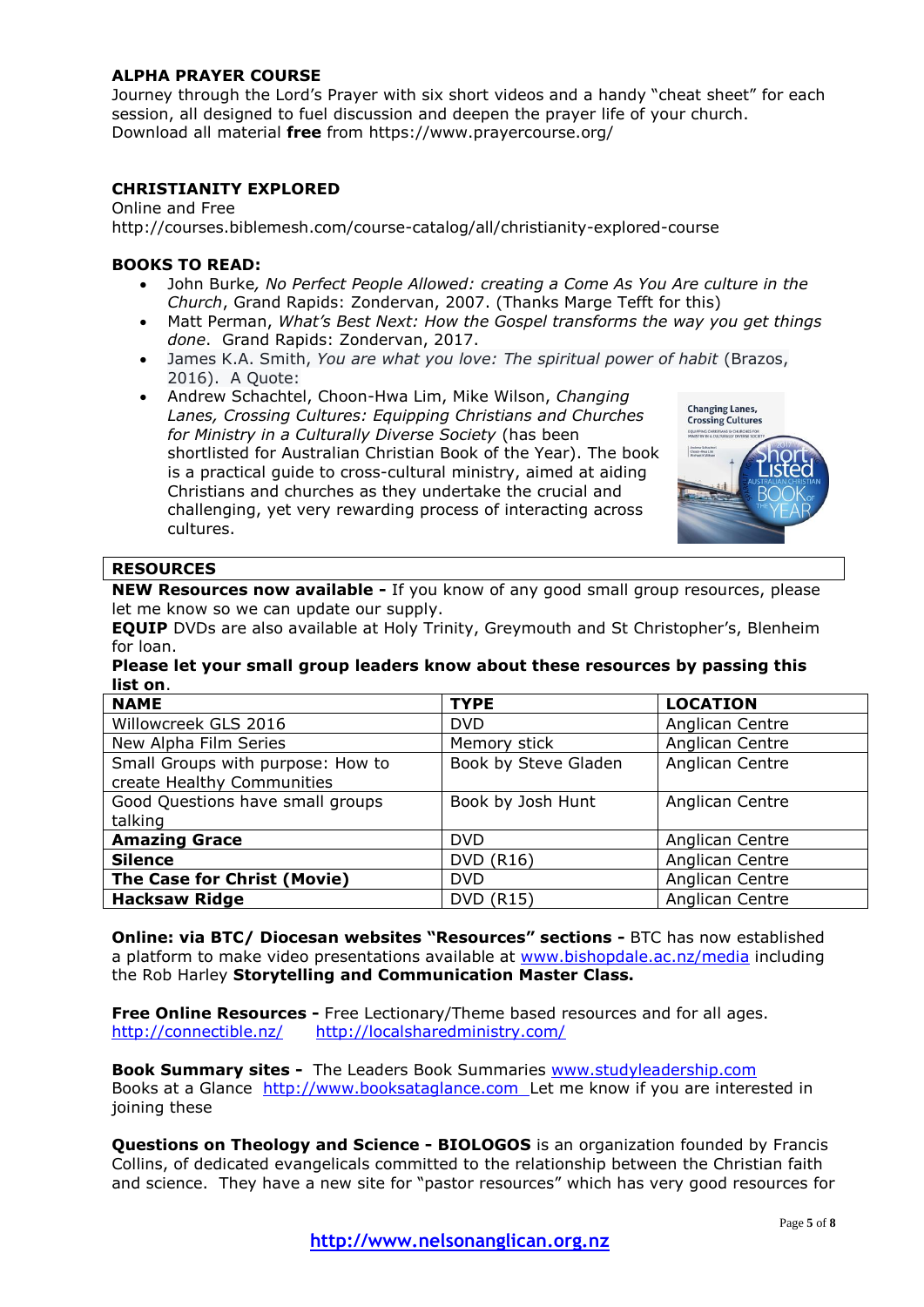many of the difficult questions people ask. New Resource: http://biologos.org/resources/the-big-story/

*A great video of NT Wright talking about Christ and Creation* <https://www.youtube.com/watch?v=6h0yEpqDEI8>

**NZCIS (New Zealand Christians in Science**) - is a new body to promote the dialogue of between Christianity and Science in NZ. Conference: God of Wonder: Science talks with Theology. Fri Sept 22 (7pm)- Sat 23<sup>rd</sup>. AUCKLAND University

**ISCAST** is an Australian organisation (with many NZers and expats) dedicated to exploring the interface between science and the Christian faith. Its membership consists of scientists, theologians and professionals with standing in their own fields and a commitment to the Christian faith. Their website has many good resources that tackle many questions about science and faith. See http://www.iscast.org.

**InterChurch Bioethics Council -** The **InterChurch Bioethics Council** (ICBC) is composed of appointed representatives from Anglican, Methodist and Presbyterian Churches for the purpose of addressing crucial ethical issues in NZ relating to bioethics [http://www.interchurchbioethics.org.nz](http://www.interchurchbioethics.org.nz/) and Facebook.

God Bless Graham - [ministryed@bishopdale.ac.nz](mailto:ministryed@bishopdale.ac.nz)

## **CHILDREN AND FAMILIES MINISTRY (CFM)**

The next exciting training opportunity for children's workers and ordained clergy is coming up in Nelson at the end of September. This is always a great day and I would encourage clergy to attend with their children's ministry workers. It is a great opportunity to show your support for children's ministry in your parish, network and learn new ideas alongside your parish team.

## *Way2Go Scripture Union Children's Ministry Training Setting Sail Children's Ministry in a Changing World* **Nelson Saturday September 23 St Stephens, Tahunanui 9am-3pm**

*For further information contact Sue Fallow- 021 884 931 or [cfm@nelsonanglican.nz](mailto:cfm@nelsonanglican.nz)* We expect the cost to be \$45 per person, which includes lunch. The registration forms are being produced at present and will be available in parishes and on line within the next few weeks.

Sue [cfm@nelsonanglican.nz](mailto:cfm@nelsonanglican.nz)

## **SOCIAL SERVICES ENABLER**

Greetings Everyone This month ACCT will be considering applications for Eldercare ministry from those parishes needing to reapply. Grants will be made for 2 years (2018/19). Next year's grants will be for 1 year, meaning that in 2019 all parishes will be needing to reapply at the same time thus fully



aligning applications and simplifying administration of the grants from 2020 onwards. If you haven't done so recently, how about a pat on the back for your eldercare workers – they are fulfilling a vital and very community appreciated ministry.

A reminder that applications from Tindall foundation funds are open currently until 1 September. If you have any queries please don't hesitate to get in touch.

Gerrie [socialservices@nelsonanglican.nz](mailto:socialservices@nelsonanglican.nz)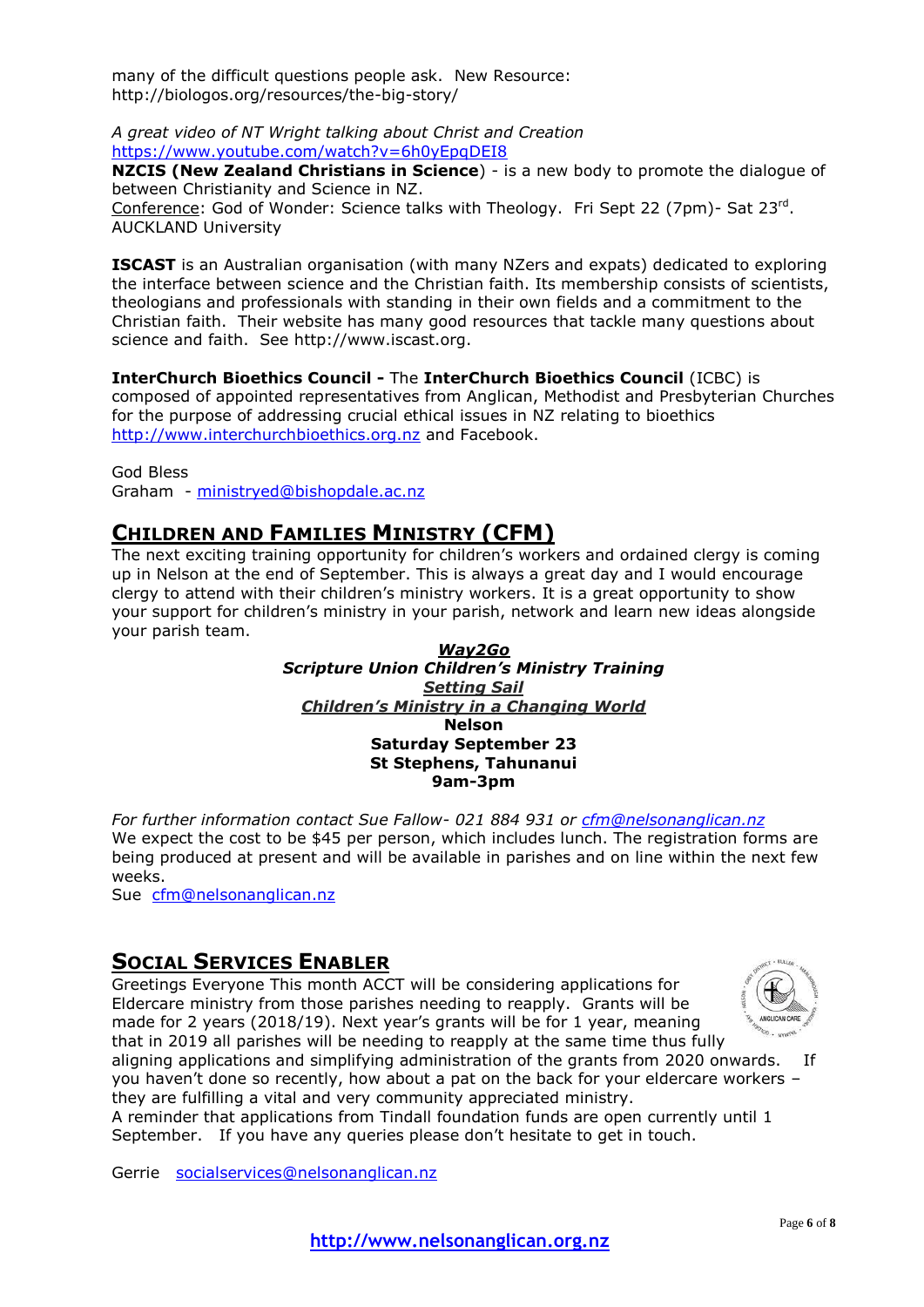# DETAIL S

FRI 20 - MON 23 OCTOBER 2017 BRIDGE VALLEY - WAKEFIELD FOR YOUTH IN SCHOOL YEARS 8-13 AND THEIR YOUTH LEADERS

## **COSTS**

\$95pp YOUTH /\$85pp SAME FAMILY \$75 pp YOUTH LEADERS / CREW \$23 FOR THE T-SHIRT (OPTIONAL)

## REGISTRATION

**NELSONANGLICANYOUTH.NZ** (REGOS CLOSE SUNDAY 08 OCT!) PLEASE LET YOUR YOUTH LEADER KNOW WHEN YOU HAVE REGIS-TERED ONLINE AND THEN GIVE YOUR MONIES TO THEM DIRECTLY TO BE ALL GOOD TO GO!



## **BISHOP SUTTON LIBRARY**

#### **New Books in the Bishop Sutton Library Rowan Williams. God with us : the meaning of the cross and resurrection – then and now. London : SPCK, c2017.**

Williams explores the "pillars of Christian spirituality" in an accessible and thoughtful way and enables us to understand "profound truths".

## **Michael Frost & Alan Hirsch. The faith of leap : embracing a theology of risk, adventure & courage. Grand Rapids, Michigan : Baker Books, c2011.**

If we wish to "truly live" we must remember that "faith involves risk". This book challenges and inspires us to leave the "idol of security" behind and embark on an adventurous journey with God.

## **Eugene Peterson. Eat this book. London : Hodder & Stoughton, c2006.**

Peterson explores how learning to read the Bible meditatively (in a "dog-with-a bone" way) can bring us into the presence of God and change our lives.

## **Macrina Wiederkehr. Abide : keeping vigil with the word of God. Collegeville, Minnesota : Liturgical Press, c2011.**

The author invites us to turn the words of Scripture over in our hearts "as a plough turns over the soil to welcome the seed". We are encouraged to allow the Word of God to put down deep life-giving and life-transforming roots.

## **New Books for Ministry Training**

**Steve Taylor. Built for change : a practical theology of innovation and collaboration in leadership. Unley, SA : MediaCom Educational, c2016. Robert E. Webber. The divine embrace : recovering the passionate spiritual life. Grand Rapids, Michigan, c2006.** 

**Tom Wright. Spiritual and religious : the gospel in an age of paganism. London : SPCK, 2017.**

**Henri Nouwen. Spiritual formation : following the movements of the Spirit. London : SPCK, c2011.**